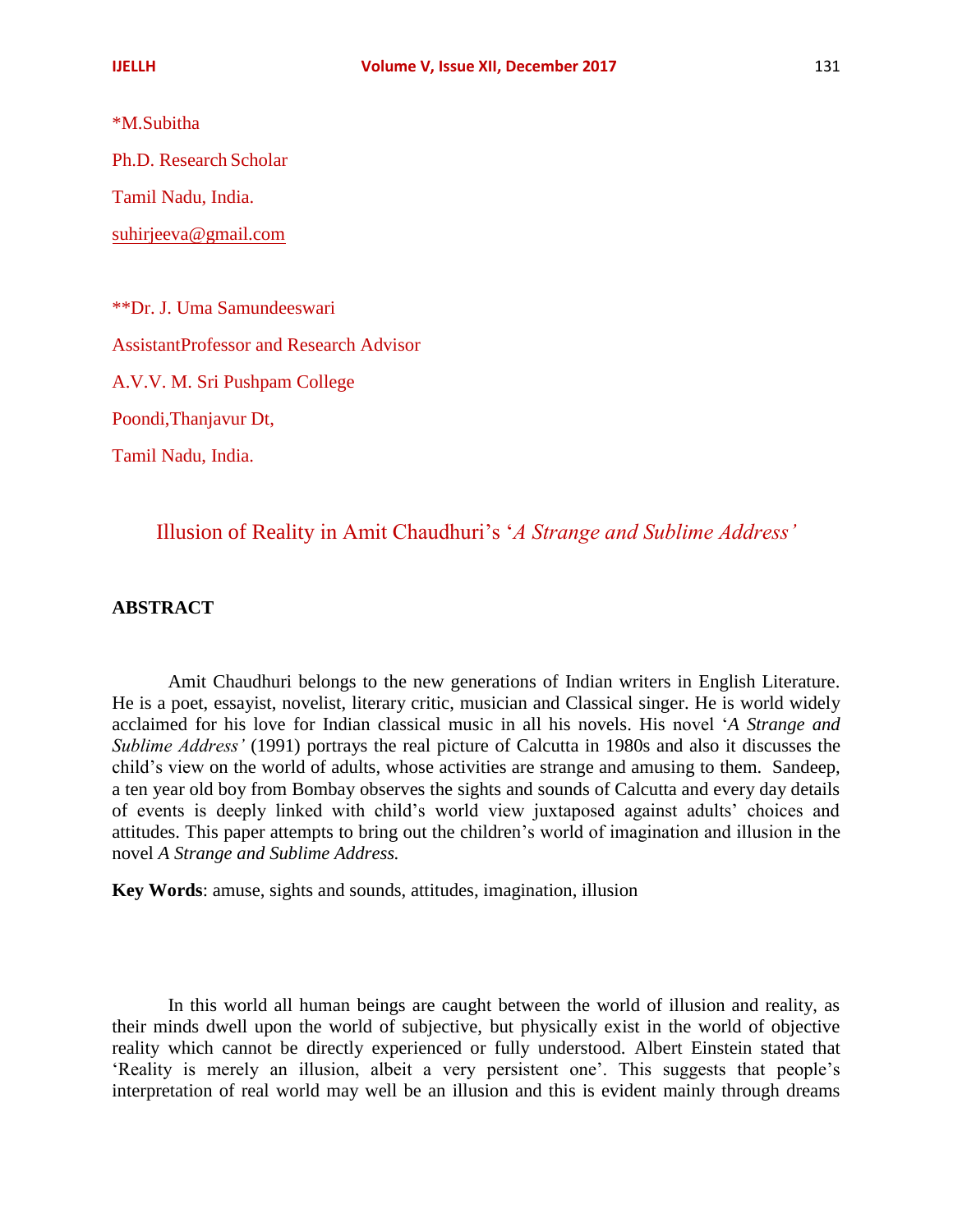and aspirations. That which is reality for one person may be an illusion for another and this is clearly evident through many situations when an individual faces. Reality is often clouded by the concept of illusion. Our emotions and mental state also contribute to the way in which people interpret reality. It is proved to be a major impact that the way people see things and their reaction to them. Einstein most previously predicted the reality of today, that individuals sometimes find it difficult to interpret the real world from the world of illusion.

Amit Chaudhuri's first book, *A Strange and Sublime Address* (2012), portrays a handful of people from Calcutta. The novel's hero is Sandeep, a young boy from Bombay who comes to Calcutta for his summer vocation to stay in "the old house" of his maternal uncle Chottomama, his aunt Mamima and his cousins, Abhi and Babla.

In this novel*,* the city is being focused by the ten year old boy. The writer gives the child's point of view on the adult's conduct. The world of adult's seems strange and amusing to Sandeep and his cousins. Through the eyes of the child he turns the adult's world upside down. The world of children is full of fantasy, and they live in the world of illusion. The real world may be an illusion for them. This novel through Sandeep and his cousins Abhi and Babla Cuaudhuri makes this world of illusion successfully alive. These children connect the reality through fantasy. The world of Sandeep, Abhi and Babla, during their holidays in Calcutta seems to be a fantasy world for them. There are many incidents that connect the real with fantasy in our dayto-day life. Each description of the objects is told with humour as these children try to make sense of the world of adult around them. They observe the actions of the adults as they are performing a play.

Chaudhuri stresses with great care the contrast between the adult's way of life and the child's world view. The following passage is written from the adult's point of view:

> They [the children] lived in their own world which was half illusion, because it was founded so much on fantasy and half real, palpably real, because its tissue was wholly made of sensations. When they would grow up, and their lives and the lives of the grown-ups would be retold, they would seem like fairy tales and legends….They roamed in a silent, self-created web of sounds, smells and colors. (Chaudhuri, Strange 121)

Massage of the children before bathing, the act performed by Mamima, Sandeep's maternal aunt becomes magic to these children:

> She twisted them, took them apart, put them together; --- she rubbed an arm or leg, it appeared to detach itself from the body, with a wonderful absence of pain, and come into her skilful hands, a live, grotesque appendage. She would oil it till it shone, and then fix it, with a grim, satisfied smile, where it belonged. (Chaudhuri, Strange 7)

While reading this passage, a simple act of bathing takes on the overtones of a ritual and a keen sense of nostalgia assails the readers. When Sandeep was to take his first bath in Calcutta, the narrator observes: "There was a tap in the middle; at the top, a round eye sprinkled with orifices protruded from a pipe that was bent downward like the neck of a tired giraffe; this was the shower" (Chaudhuri, Strange 8-9). Here Sandeep compares the shower in the bathroom with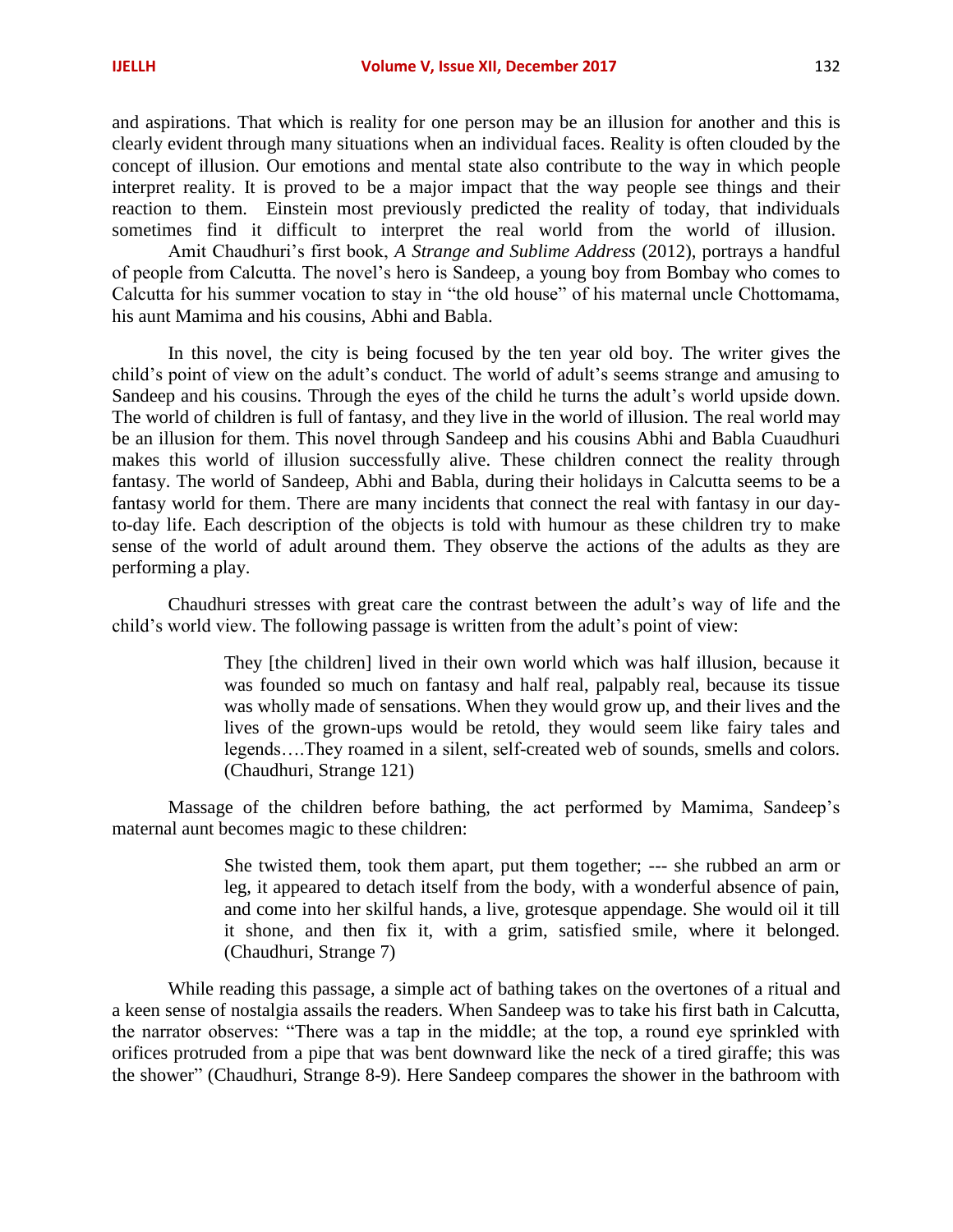Giraffe's neck, which is beautifully described in the above lines. People use shower daily in their life but they have not imagined it to be a Giraffe's neck as Amit has described.

Every one in this world knows what storm is, it is the disturbance of the atmosphere with strong winds, but for the children they think that is the work of ghosts and spirits. It is clear that, the children can comprehend the ordinary realities through fantasy. Here instead of storm the supernatural is given importance by the children, where the adults were busy with their own work and they had no time to think of storm but these children were in their own imagination world thinking that it is the work of ghosts.

Here is another example for the children's imagination that an insect getting into the ear of child is a small incident for grown—ups but for Babla, he thought that the insect is on secret mission to spy on him and he describes the way the insect came out of his ear and it was killed by his mother.

> A short while later, a flying-ant came out from the darkness of the tunnel into the dazzling, lighted space of the room. Its wings were sticky with oil, and it stumbled onto the pillow. It seemed overwhelmed by what it had seen in Babla's ear. Mamima killed it swiftly with a magazine, and it appeared quite ready to die, as if its mission in life were now complete. (Chaudhuri, Strange 97)

Amit Chaudhuri uses child's view of life to see ordinary things in new light. The daily happenings became defamiliarised when they are presented as miracles. Restoration of light after power cut is a usual thing which happens daily in the places of power shortage, but for the kids in this novel it is the work of some magician who do miracles by moving his magic stick. "The effect of the opposite of blowing out candles on a birthday cake: it was as if someone had blown on a set of unlit candles, and the magic exhalation had brought a flame to every wick at once" (Chaudhuri, Strange 70). Here again the reality is compared with the supernatural, while describing about the power supply after the power cut is usual in real life, but for the children it is the magic done by the magician.

Sandeep observe that children in Calcutta putting many strains to their studies gives the image of slaves in Ancient Egypt building a pyramid. "Meanwhile, children, like Egyptian slaves, dragged huge blocks of frustrating study all day to build that impressive but non-existent pyramid of success" (Chaudhuri, Strange 26).

The imagination of the writer connects the local ordinary happenings of life with the global world. Chaudhuri throughout the novel and in nine short stories did not give any clue for the title of the novel, except in one single passage. In first page of Abhi's book Sandeep finds the address of his home as follows:

> Abhijit Das, 17 Vivekananda Road, Calcutta (South), West Bengal, India, Asia,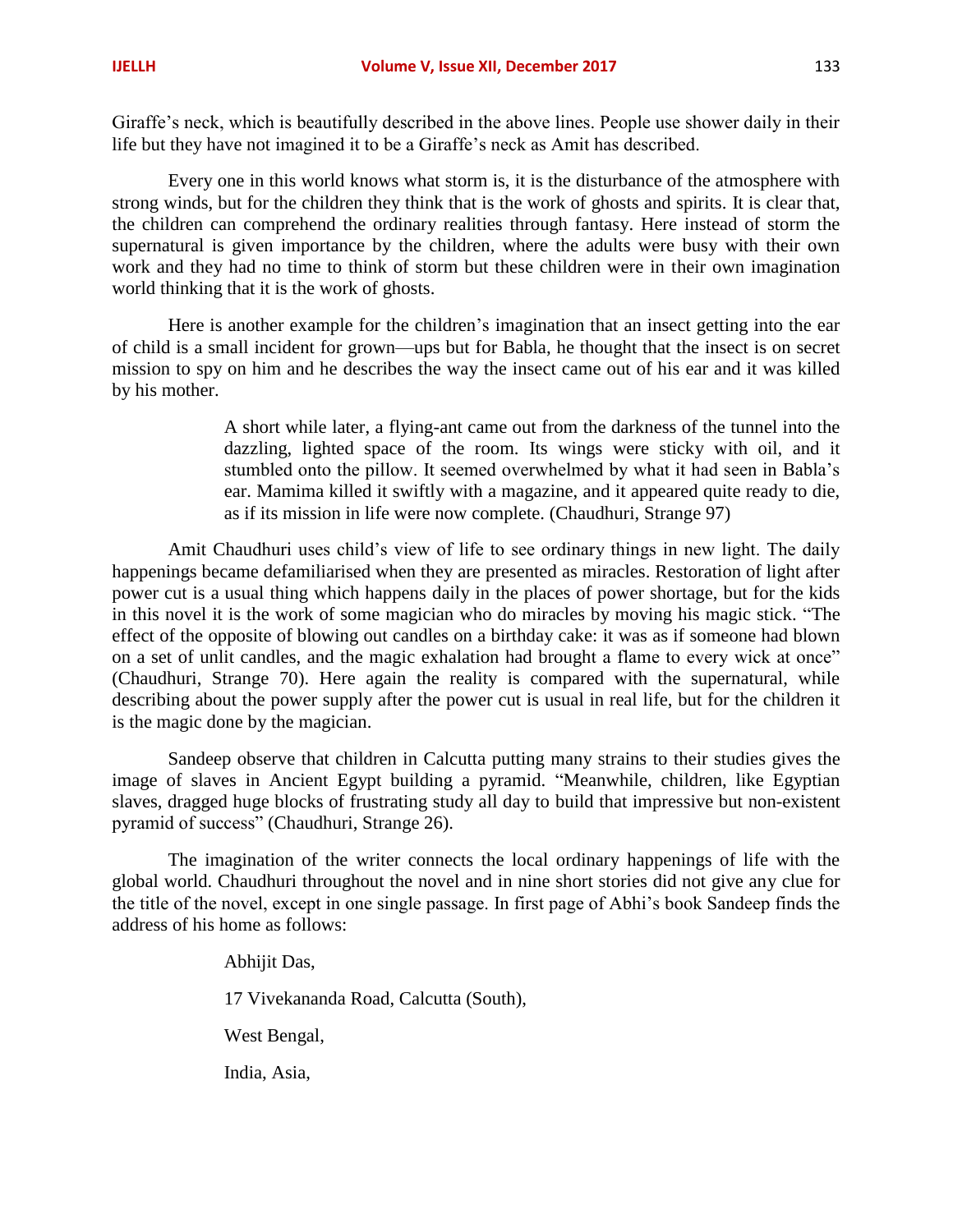Earth, The Solar System,

The Universe.

Here the narrator remarks, "It was a strange and sublime address" (Chaudhuri, Strange 101). Abhi just being a child is trying to include the earth and the solar system with his local house address. Through this the child connects his home with the solar system and the Universe imaginatively.

There is another instance that connects the local with the global; the towel wrapped around the waist of Chottomama becomes "the Chieftain of some undiscovered, happy African tribe (Chaudhuri, Strange 64). Through this line it is evident that Chaudhuri's use of imagination is well expressed in this line. Through this scene he makes Sandeep to think that Chottomama as the leader of an African tribe who wrapped his towel around his waist.

When Mamima receives a sari from Bombay as gift by Sandeep's mother, she says that the pattern of the sari "which broke out into a galaxy of hand-woven stars, a cosmos of streaking comets and symbolic blue horizons" (Chaudhuri, Strange 5). In this the stars and the moon are connected with the local images.

In the world of children not a single event can be skipped. Here is another example that connects the religious and the national. Sandeep being a secular observer enjoys the colours of Indian flag, when Mamima goes to the prayer room and offering the gods of oranges, sweet white batashas and arranged slices of cucumber, the ceremony is observed by him and "to watch a grown—up at play. Prayer time was when adults became children again" (Chaudhuri, Strange 44). Sandeep remarks: "All that was important to gods and the mortals was the creation of that rich and endlessly diverting moment in the small chamber, that moment of secret, almost illicit, communion, when both the one who prayed and the one who was prayed to were released from the irksome responsibility of the world. Oranges, white batashas, cucumbers" (Chaudhuri, Strange 45).

In one afternoon in Calcutta, Sandeep and his cousins played energetic 'pretend' game of freedom fighters. They pretend to be as Subhash Chandra Bose and Mahathma Gandhi, Sandeep told Chottomama that he plays the role of Gandhi. Being a Marxist, he loses his control and says Gandhi was not a fighter and he was a sham yogi and started lecturing to the children.

Through this, one can realize that even the real histories are a kind of fantasy play to the children and this shows Chottomama as a devoted patriot and who strongly believes in Marxism.

Chaudhuri in this novel compares the city Calcutta with Modern art, while seeing the modern art it has no meaning but looks beautiful and exists for some reason. Likewise the city also has its rich tradition and heritage but it lacks its beauty in this congested society.

The novelist makes a sudden attack into literature, religion, mythology and science to create a new world and to connect with the world of Calcutta. The maid servant Saraswati's footprints which are wet are "as rich with possibility as the first footprint Crusoe found on his island" (Chaudhuri, Strange 88). Sandeep, Abhi and Babla used to be flitting around the members of the family, when Chottomama is ill they kept themselves away. This act of the children is compared to the satellites. "The children floated like satellites in the distance, afraid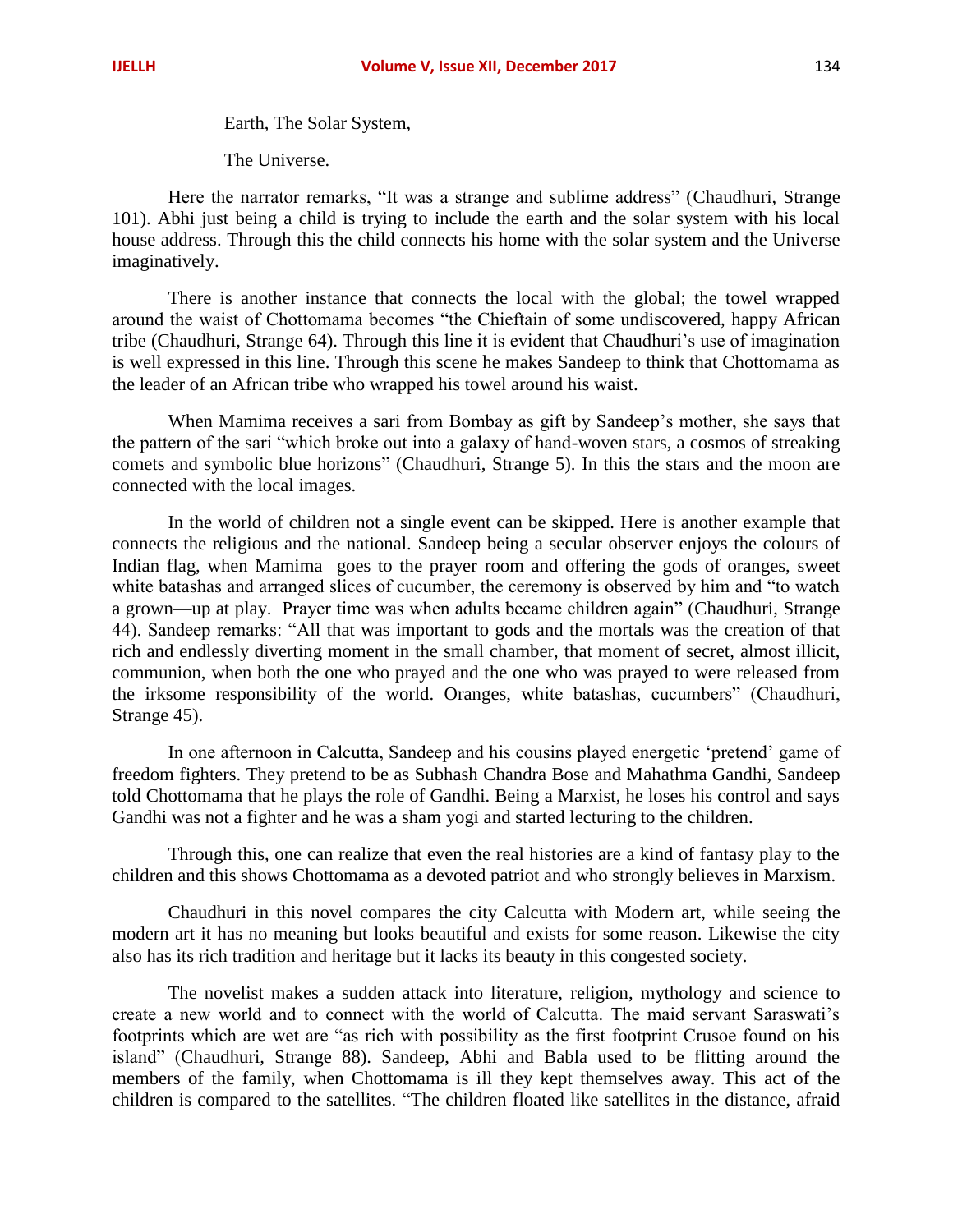to collide with the painful orbit of adult lives, and yet always being pulled toward it against their will" (Chaudhuri, Strange 129).

The flower of orange gulmohar reminds the writer, "of a volcano erupting and balancing, momentarily, the unspilled lava in its mouth" (Chaudhuri, Strange 153).

The narrator observes that, the patients walking in the hospital garden in their loose shirts and white pyjamas looked like Adam who had been expelled from the garden of Eve.

> The patient wore loose shirts and white pyjamas, ……Each looked like an Adam who had been expelled from his sacred garden, and now, grown old, had been permitted to reenter, to relearn his old ways and his own, most simple, movements. (Chaudhuri, Strange 148)

On seeing Chottomama lying on the bed when he had a heart attack, Sandeep imagined that his uncle is in board meeting with the directors are gathered on beds instead of chairs. No one can imagine like this but it is possible only through the children imagination.

 Even small and ordinary things are observed by the novelist and it is imprinted in the readers mind by the images and through the metaphysical conceit. In every home man shaving his face is not an abnormal one, but for the novelist it is like a holy ritual.

 The children watching Chottomama shaving his face as passer-by watching a monkey-show on the roadside, and this act of shaving is compared to ploughing in a "primitive agricultural fashion" similarly, bargaining in a market is a usual one, but this brings the narrator's mind a very ugly image. (Chaudhuri, Strange 60)

> One could spot a haggle from a distance: the customer and the vendor preaching endlessly to each other, like two devout and convinced priests on Judgment Day, one a mullah and other a clergyman, trying to convert the other to his religion. The market echoed with questions and replies. (Chaudhuri, Strange 54)

Chaudhuri, ironically compares the act of bargaining as a muslim and the clergyman are trying sincerely to convert the customers to their religion. In reality also this happens in every market which sometimes irritates the public.

 In this novel, *A Strange and Sublime Address* one cannot predict the imagination of the novelist. His imagination can land anywhere and he compares it to anything. Thus, the clothes which are wrinkled carried out by the maidservant become "wispy bodies of dying children" in the arms of Mother Teresa (Chaudhuri, Strange 85). Similarly while carrying the small baby it was heavier for Sandeep, Abhi and Babla like "far heavier for them than King Janak's bow was for Ram" they think that it is a big task for them to hold the child as King Janak's bow was for Rama, through this the novelist transports us to a different world (Chaudhuri, Strange 49).

 In this fiction the world of the children is magical because of its melody and poetry. The novel is very poetic, not for passion but of routine day-to-day life of middle class Bengali family in Calcutta. However the universe of children comes to life in this novel. He visualizes not only the physical or material settings in which he places the children, but also their physiological, emotional and psychological states of being. Through this he proves that the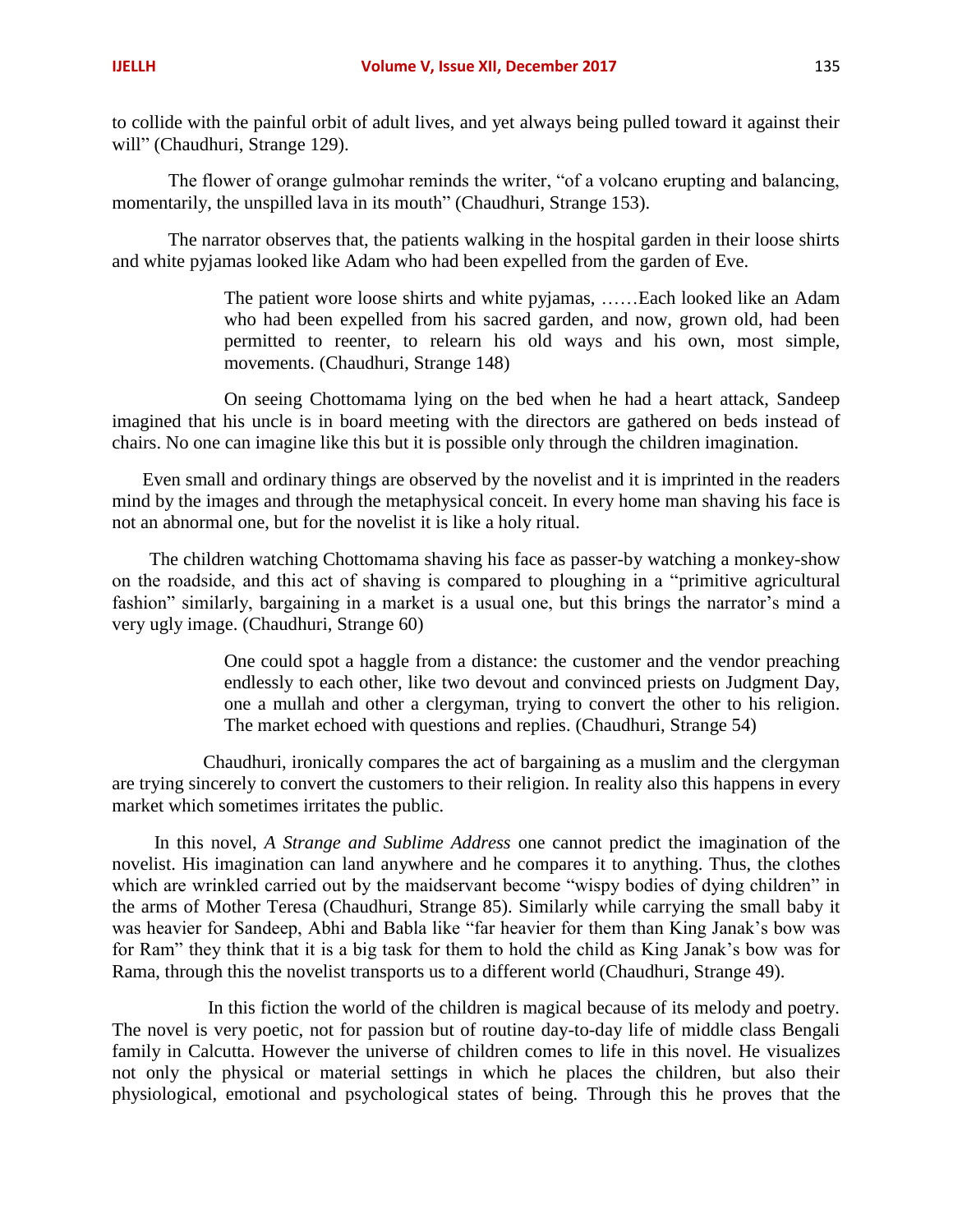routine life and normal things can be fascinating to children. This can bring all the joy and liveliness and magic of the short holiday, which is captured by Chaudhuri in this novel. The readers would feel that they live between two worlds, the world of day-to-day reality and the world of imagination.

Thus Chaudhuri brings out the imagination of children and presents the landscape of a child's mind which is an illusion of reality in *A Strange and Sublime Address.*